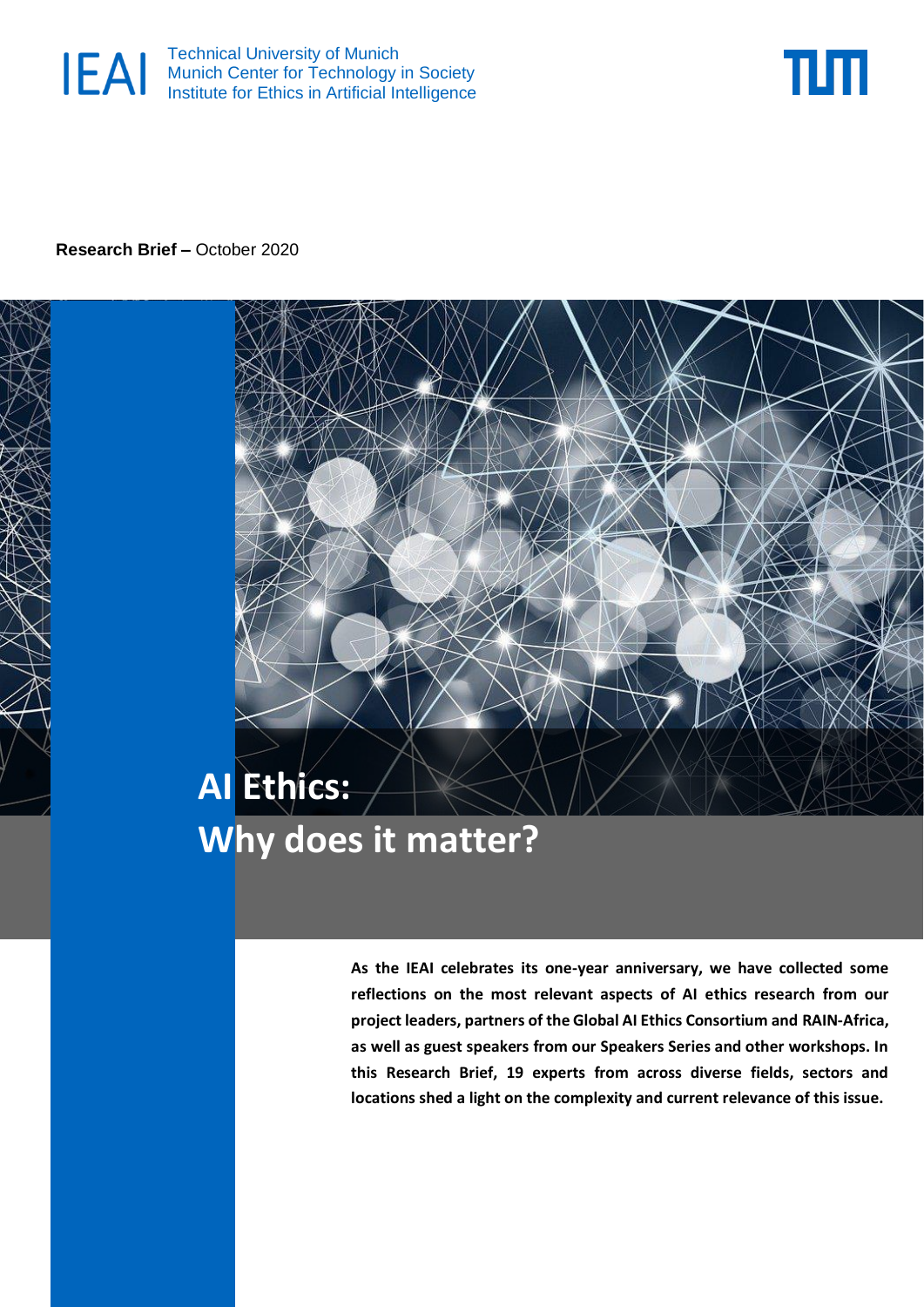AI is a powerful force transforming lives, interactions, environments and societies. We use AI every day, mostly without noticing. Self-driving vehicles, digital assistants, chatbots, face recognition and personalized recommendations are just a few examples of AI applications. AI is here to stay and will continue to transform society substantially. The most pressing questions are how this transformation will take place and what the repercussions will be.

The introduction of increasingly sophisticated AIenabled systems in many areas of everyday life comes with promises of improvements in social, physical and environmental well-being. Nevertheless, growing concerns about ethical challenges accompany the development of these cutting-edge tools, such as bias, inequity and loss of autonomy. Consideration of these challenges will help to ensure the development of advanced and "trustworthy" AI systems. Achieving the dual advantage of "ethical AI", where technological innovations capitalize upon opportunities to improve well-being, sustainability and justice and, at the same time, foresee, minimize and mitigate associated risks<sup>1</sup>, requires the consideration of several aspects of the development of these systems: from the design, to the context of deployment, to the users and needed data.<sup>2</sup>

The Institute for Ethics in Artificial Intelligence (IEAI) seeks to be a leader in this process by exploring the ethical issues related to the development, use and impact of AI-enabled technologies. Founded in October 2019, the IEAI celebrates its first anniversary this autumn with a special Research Brief issue examining "AI Ethics: Why does it Matter?"

## *6 questions and 19 experts from around the globe*

As the IEAI's one-year anniversary approached, we decided to collect some reflections on the most relevant aspects of the AI ethics research through a questionnaire put out to our project leaders,

partners of the Global AI Ethics [Consortium](https://ieai.mcts.tum.de/global-ai-ethics-consortium/) and [RAIN-Africa,](https://ieai.mcts.tum.de/responsible-ai-in-africa-network/) as well as guest speakers from our [Speakers](https://ieai.mcts.tum.de/events/) Series and other workshops. These questions were purposefully broad and openended in order for each respondent to answer based on their interests and expertise.

# *"AI is a global challenge. So is AI ethics."* Prof. Christoph Lütge Director, TUM IEAI

The various uses of AI, as well as the ethical challenges related to them, require multidisciplinary and multi-stakeholder engagement, and international collaboration on developing AI governance. As TUM's strategic partnership initiative articulates: "No single university or country can master today's scientific challenges on its own."

The IEAI holds public events and supports and participates in several networks related to AI ethics. By joining forces with researchers and practitioners worldwide, the IEAI aims to address real-world challenges and contribute to the broader conversations and concerns surrounding ethics and AI on an international level.

An amazing 19 experts from across diverse fields, sectors and locations responded. They include members of academia, directors of research centers, entrepreneurs and partners of our Global AI Ethics Consortium and RAIN-Africa [\(See](#page-6-0) [Appendix\)](#page-6-0). Their diverse backgrounds, interests and expertise shed a light on the complexity and current relevance of this issue.

<sup>1</sup> Floridi, L., Cowls, J., Beltrametti, M., Chatila, R., Chazerand, P., Dignum, V., ... & Schafer, B. (2018). AI4People—an ethical framework for a good AI society: opportunities, risks, principles, and recommendations. *Minds and Machines*, *28*(4), 689-707.

<sup>2</sup> Cath, C., Zimmer, M., Lomborg, S., & Zevenbergen, B. (2018). Association of Internet Researchers (AoIR) roundtable summary: artificial intelligence and the good society workshop proceedings. *Philosophy & Technology*, *31*(1), 155-162.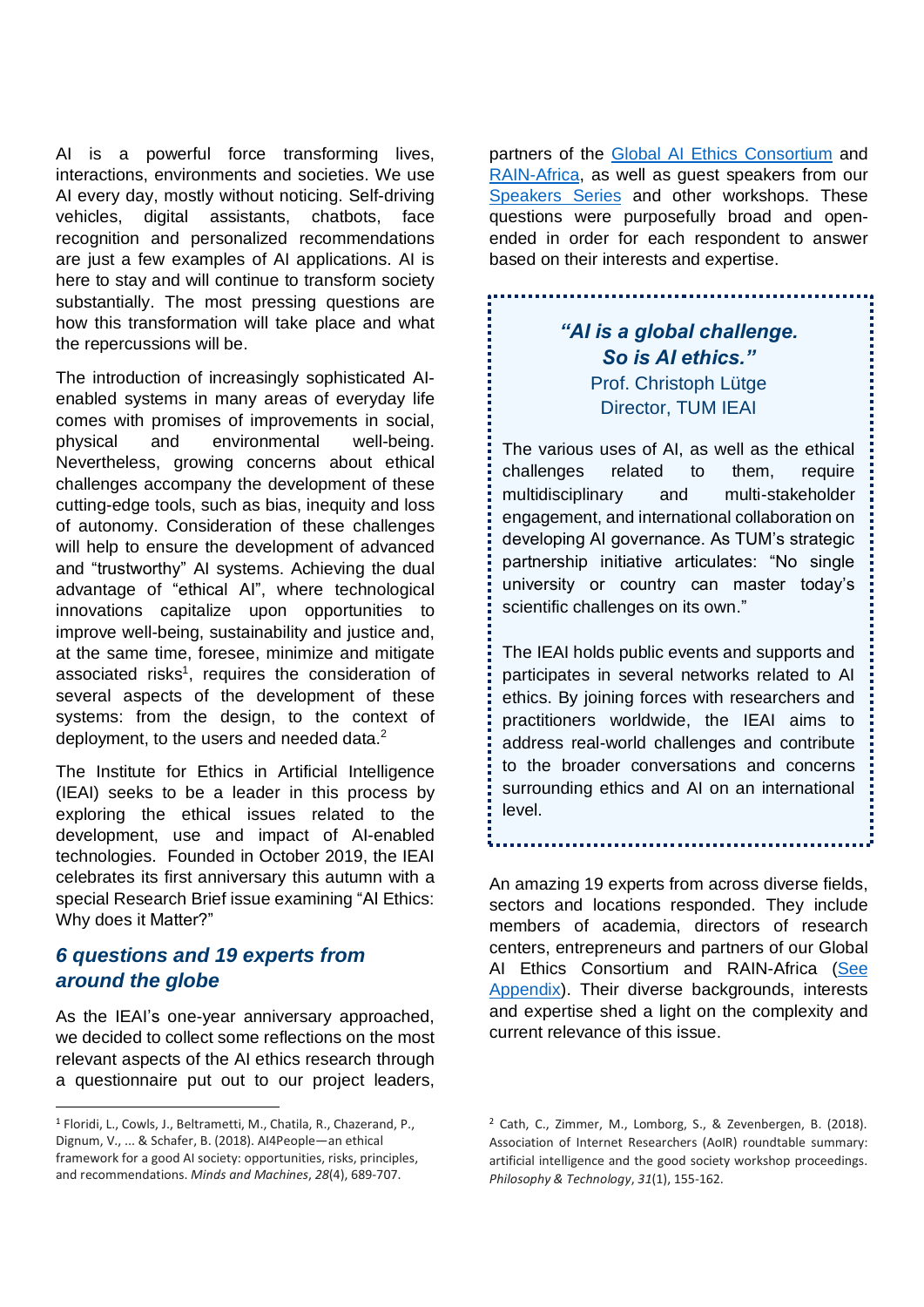This Brief is an attempt to further understand the importance of AI ethics, the dilemmas and misconceptions associated with AI and the role of the various stakeholders when it comes to the ethics and governance of AI as viewed by the experts in the field themselves. In the following sections, we outline the commonalities, varying viewpoints and distinctions of the experts' responses. The final section reflects upon and summarizes their observations.

# **Why and where AI ethics matters today**

Respondents were asked: Why has AI ethics become such an important topic today? Why do we need AI ethics? And what are the most important ethical dilemmas associated with AI right now?

There was a general agreement that the exponential growth of the application and impact of AI in many areas of everyday life has determined the increasing relevance of the field of AI ethics. "The question (also) arises whether and where exactly AI creates genuinely new problems or whether problems that are already qualitatively known become more urgent" (Uhl). Hence, exploring the consequences of the deployment of AI systems in society is fundamental to ensuring such systems develop in a way that supports the well-being of humans, which should be the ultimate goal. "While AI-based decision-making opens up possibilities that were previously not thought of, it does not operate outside of the domain of ethical responsibilities" (Baumert). "Thus, it is extremely important that such a powerful 'tool' is accepted and understood" (Fottner).

# *"The questions we ask should no longer be along the lines 'can AI do this?', but rather, 'should AI do this, and how?'"*

Christian Adumatta Gyampomah Kwame Nkrumah University of Science and Technology

Moreover, the participants believed that the role of the international community is of great importance in setting out universal principles that can help and safeguard humanity as a whole in order to respond to the increasing number of dilemmas and

controversies that inevitably emerge with technological advancement.

The most important ethical dilemmas related to the development of AI reported by respondents included accountability, autonomy, privacy, fairness, (public) trust, explainability and interpretability. However, respondents acknowledge the challenge of trade-offs that are likely to emerge and complicate the relationship between desired solutions and ones that can be applied in reality. "It becomes a challenging task to find the right balance" (Roosen). Hence, there is an urgent need to discuss real-world scenarios and "consider ethics at every stage of AI design, development and deployment" (Weller).

# **The future of AI ethics as a field**

Respondents were next asked: Where do you see the field of AI, or AI ethics, going in the coming years?

*"If AI is to genuinely contribute to social good, then there needs to be in place some actionable norms and values which endorse the social dimensions of new technology."*  Mark Findlay Singapore Management University

Our experts heavily agreed on the importance of interdisciplinary research in order to address the issues that emerge with the development of AI systems. Engineers and computer scientists will need to work together with experts from other disciplines to understand the legal, psychological and societal implications of the use of AI-enabled technologies. Moreover, we need to "place humans in the center of the picture in order to […] have it be a real help for us" (Jacquet).

In the future, research on human interaction with AI will be an interesting area of exploration, assessing how these systems can positively impact human lives, while mitigating potential harms. Hence, AI ethics play a fundamental role in defining the necessary steps to ensure the "trustworthy" development of AI tools. Among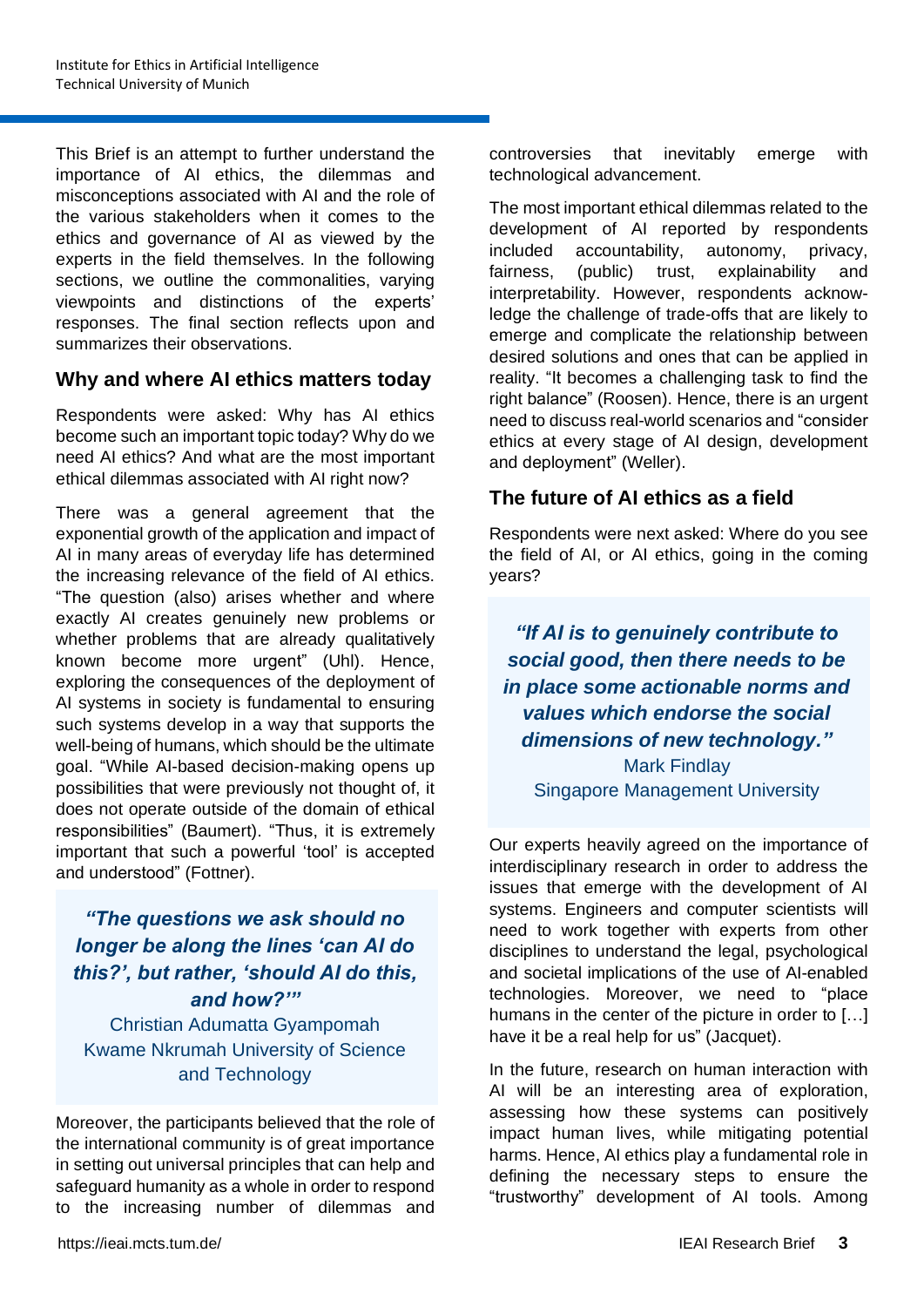others, priorities include protecting individual interest and privacy, ensuring social justice and digital equity, reducing disparities, protecting the environment as well as defining accountability, responsibility and transparency.

To successfully address these issues in the future, cooperation between all the actors involved in the development of AI systems is fundamental - a point elaborated on in the next section.

## **What are we missing?**

We next asked: Is there anything you think policymakers, developers or the AI ethics community are overlooking at the moment?

*Moving from theory to practice*: integrating ethics into AI-enabled tools requires collaboration and mutual understanding between the involved stakeholders in every part of the process of developing an AI system. Nevertheless, there is still a gap between general AI principles and practical applications. The responsibility for ensuring that this gap narrows falls on everyone's shoulders.

*"We have to deal with concrete ethical problems and then find solutions that are ethically appropriate but can be implemented by software developers at the same time."* Markus Lienkamp Technical University of Munch

Responses highlighted differing focuses or approaches to dealing with ethical issues between disciplines as one significant gap. For example, those from technical disciplines look for ways in which ethical issues can be coded into the AI enabled systems, often in ways that are detached from those who are focused on more abstract ethical issues and dilemmas that have difficult to implement solutions. Therefore, the challenge continues in terms of bridging the identification of ethical issues or the formulation of guidelines, and the tangible implementation of these findings into AI systems themselves. "Accordingly, the ethics of AI clearly needs a stronger empirical focus" (Uhl).

*"Policymakers and developers aren't thinking enough about how AI can become part of a viable and sustainable social project that enables resilience, human solidarity and shared flourishing in the face of these changes."*  Shannon Vallor University of Edinburgh

Research based on a single discipline cannot meet the growing need to determine potential and implementable solutions to real-world problems involving the development of AI systems.

*Moving from policy to practice*: Many of the respondents underlined policymakers' inadequate knowledge of the AI-related issues and challenges. Policy guidelines are often abstract. As a result, regulations and standards lack the empirical evaluations and technical applicability necessary for the developers of AI-enabled systems to integrate principles into applicable solutions. The disconnect between policy and practice, or technical feasibility, is probably a consequence of the absence of a proper understanding of how these systems operate and the ethical implications that emerge from their use. As Darlington Akogo put it, "It's important that policies, regulations and standards around AI focus on the technical feasibility as well." "This requires bringing together both technical and legal expertise" (Nemitz). Policymakers and developers need to work together to find effective ways to achieve sound governance that envisions future scenarios. This will also involve not shying away from problems that have to do with conflicting ethical principles.

Moreover, as implementation is discussed, it becomes clear that context matters and much of what is going on in practice is happening below the regional or national level. Local solutions for the deployment of AI systems may offer a more effective process, by achieving a higher coordination between the different actors involved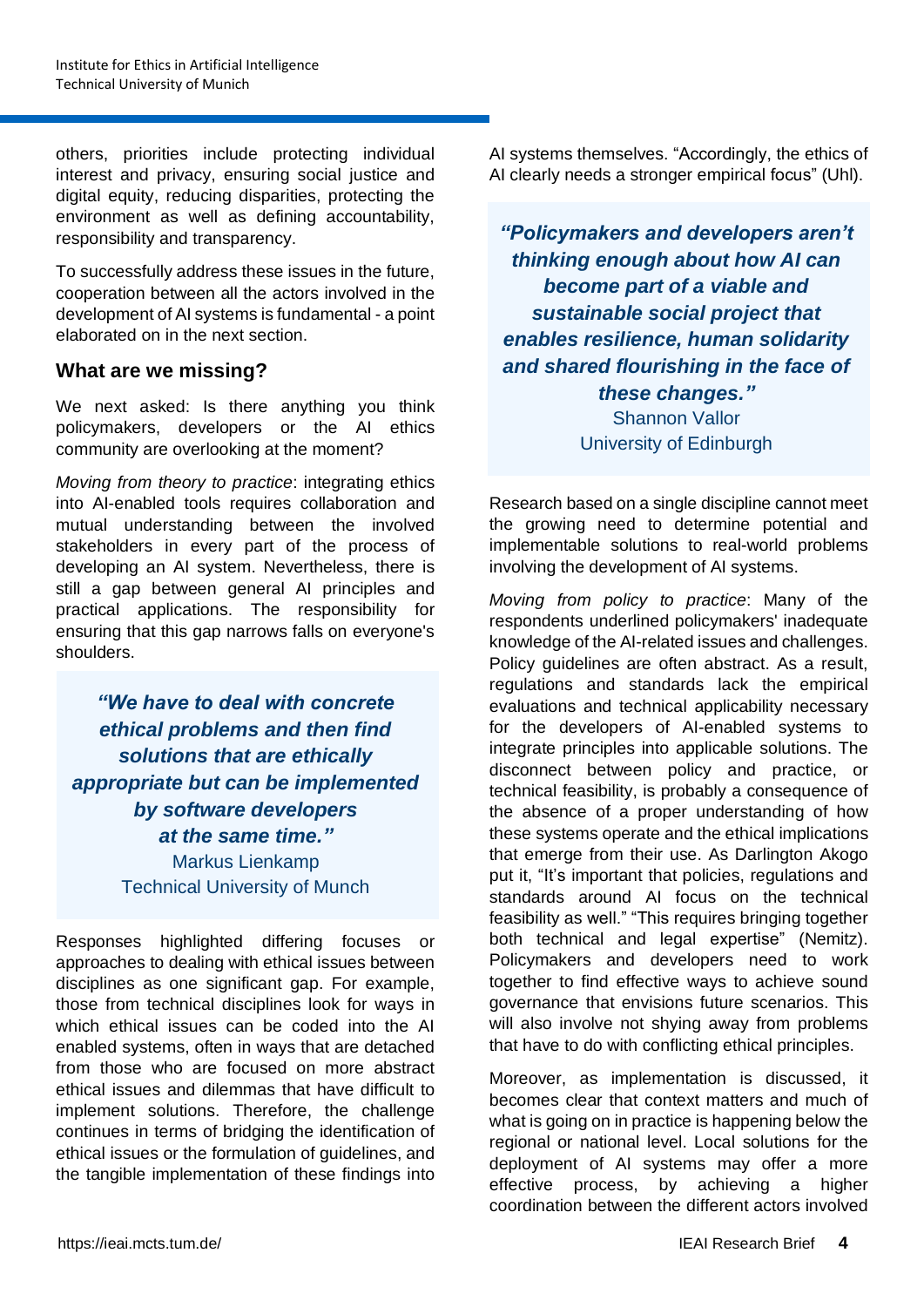in the design and deployment of AI tools. The involvement of citizens allows for the development of AI systems that align with the values of actual users and those affected, achieving a higher trust in the deployment of such systems. This viewpoint also has farther-reaching effects, as GAIEC partner Stefaan Verhulst points out, "Regulating AI companies locally has potential knock-on effects on how technology is designed and deployed globally."

## **The role of academia**

Finally, as an academic institution, we asked: What role can academia, research institutions and other centers play when it comes to the ethics and governance of AI?

*"We cannot rely on existing laws and juridical principles that have been written in previous epochs, where the world and the problems were very far away from our current digitized world."*  Jean-Gabriel Ganascia Sorbonne University

Academia and research centers are crucial stakeholders when it comes to the ethics and governance of AI: from questioning the status quo, seeking answers beyond what is known and thinking ahead to solve issues in a constructive

*"Academics can help identify the areas where AI can help social and individual wellbeing, and bring the focus back to that."*  Rafael A. Calvo

Imperial College London

manner. As Markus Lienkamp states, "In academia, two important things come together: independence of interests with the competence in concrete implementation." Academic research has the ability to investigate over longer time spans and conduct more in-depth examinations, providing independent, unbiased and nuanced insights into ethical challenges related to AI-enabled technologies. "In this way, researchers sometimes come up with new and creative solutions, [...] grasping problems in a more profound way" (Djeffal). It also has the potential to improve the "relation(ship) between democracy and technology" (Nemitz).

There was common ground among the respondents that an interdisciplinary approach is fundamental in order to analyze and tackle the challenges raised by AI holistically, from a technological, sociological, managerial, ethical and legal point of view. Moreover, academia, with its broad access across different disciplines and cultures, can connect and build international research communities, collaborative networks and global consortiums working together on AI ethicsrelated issues.

*"There is a growing and generally highly collaborative network of researchers working in AI ethics. The different research agendas and projects across these organizations can provide a spotlight on and conscience of otherwise unchecked technological expansion."* Jeannie Paterson University of Melbourne

Another important point focused on the role of universities to "educate our students with an interdisciplinary approach" (Poullet) to AI development and to promote courses, workshops and conferences to raise awareness regarding the ethical use of AI.

The thoughts of our respondents lead to some crucial questions that academia needs to answer in order to fulfill its crucial role: What kind of academic community needs to be built in order to meet the ethical challenges related to AI? And how can the members of academia, research institutions and other centers make sure that their recommendations on AI ethics do not only circulate amongst researchers, but actually reach the public?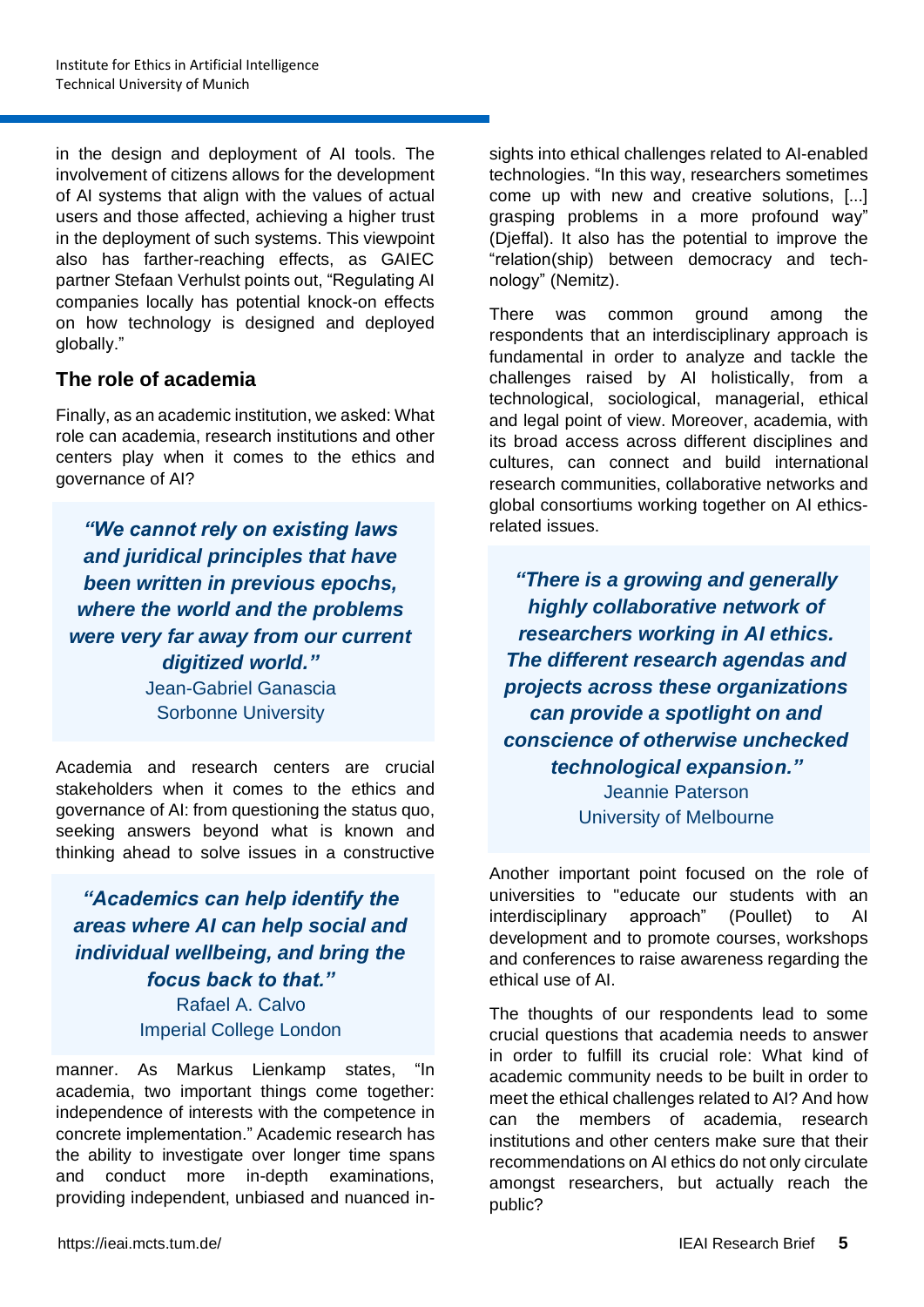# *Conclusion: Reflecting on Why AI Ethics Matters*

The ideas and reflections of our expert respondents shed a clear light on the importance of AI ethics, along with the biggest challenges and opportunities that lay ahead. Some clear highlights emerged from their responses:

- The importance of AI ethics is only growing, and while there are a variety of questions to be answered, acknowledging trade-offs and ethical challenges early on in the development process is of the utmost importance.
- AI ethics as a field has a fundamental role to play in developing "trustworthy" AI tools. Priorities in the field include protecting individual interest and privacy, ensuring social justice and environmental protection, as well as defining accountability, responsibility and transparency.
- There is a strong need for an interdisciplinary approach to research that moves out of the general/abstract and provides instruction for applying AI ethics in a way that is technically feasible.
- Moreover, there need to be clearer information channels and knowledge sharing from *research to policy to practice* in order to maximize the impact of our work.
- Academic institutions and independent research centers have unique characteristics that will allow them to carry out the needed studies and provide the needed expertise to move the field AI ethics forward, but an interdisciplinary approach is key.

• Finally, universities have an opportunity to ingrain the importance of ethics in AI into the mindsets of our future developers and policymakers early on through integrating AI ethics and the importance of interdisciplinary, multi-stakeholder approaches into core curricula for engineers and social scientists alike.

AI is a powerful tool that has the ability to amplify current positive efforts, but also entrench and increase harms and discrimination if not used responsibly. During 2020, our reliance on AI has skyrocketed. So have the discussions around AI ethics.

The COVID-19 pandemic has made clear the need for a coordinated, dedicated data and technology infrastructure and an ecosystem for tackling the societal threats. This crisis has also underlined the urgent need to discuss the ethical considerations in the use of AI and develop operational ethical frameworks in the field of AI now, before AIenabled tools need to be rapidly employed.

AI can neither solve humanity's old problems $3$ , nor humanity's all problems. 4 The big questions about AI ethics are the big questions of society. <sup>5</sup> Thus, as a society, we need to decide what principles are important. After all, "AI is what we make of it" (Verhulst). The effort to make sure that technologies are beneficial to society needs to be, among other things, a globally collaborative one. $6$ In this effort, academic research institutions, collaborating across cultures and disciplines have the opportunity to make a valuable and unique impact.

<sup>3</sup> Neppel, C. (June, 2020). Reflections on AI. [Q&A with Dr. Clara Neppel]. TUM IEAI. Retrieved online fro[m:](https://ieai.mcts.tum.de/wp-content/uploads/2020/06/Reflections-on-AI-Ethics_ClaraNeppel_Final.pdf)

[https://ieai.mcts.tum.de/wp-](https://ieai.mcts.tum.de/wp-content/uploads/2020/06/Reflections-on-AI-Ethics_ClaraNeppel_Final.pdf)

[content/uploads/2020/06/Reflections-on-AI-](https://ieai.mcts.tum.de/wp-content/uploads/2020/06/Reflections-on-AI-Ethics_ClaraNeppel_Final.pdf)

[Ethics\\_ClaraNeppel\\_Final.pdf](https://ieai.mcts.tum.de/wp-content/uploads/2020/06/Reflections-on-AI-Ethics_ClaraNeppel_Final.pdf)

<sup>4</sup> Lütge, C. (September, 2020). Reflections on AI. [Q&A with Prof. Dr. Cristoph Lütge]. TUM IEAI Retrieved online fro[m:](https://ieai.mcts.tum.de/wp-content/uploads/2020/10/Reflections-on-AI-Ethics_ChristophL%C3%BCtgeFinal.pdf) [https://ieai.mcts.tum.de/wp-](https://ieai.mcts.tum.de/wp-content/uploads/2020/10/Reflections-on-AI-Ethics_ChristophL%C3%BCtgeFinal.pdf)

[content/uploads/2020/10/Reflections-on-AI-](https://ieai.mcts.tum.de/wp-content/uploads/2020/10/Reflections-on-AI-Ethics_ChristophL%C3%BCtgeFinal.pdf)

[Ethics\\_ChristophL%C3%BCtgeFinal.pdf](https://ieai.mcts.tum.de/wp-content/uploads/2020/10/Reflections-on-AI-Ethics_ChristophL%C3%BCtgeFinal.pdf)

<sup>5</sup> Bryson, J. (May, 2020). Reflections on AI. [Q&A with Professor Johanna Bryson]. TUM IEAI. Retrieved online fro[m:](https://ieai.mcts.tum.de/wp-content/uploads/2020/05/Reflections-on-AI-Ethics-FINAL.pdf) [https://ieai.mcts.tum.de/wp-](https://ieai.mcts.tum.de/wp-content/uploads/2020/05/Reflections-on-AI-Ethics-FINAL.pdf)

[content/uploads/2020/05/Reflections-on-AI-Ethics-FINAL.pdf](https://ieai.mcts.tum.de/wp-content/uploads/2020/05/Reflections-on-AI-Ethics-FINAL.pdf)

<sup>6</sup> Price, H. (July, 2020). Reflections on AI. [Q&A with Prof. Dr. Huw Price]. TUM IEAI. Retrieved online fro[m:](https://ieai.mcts.tum.de/wp-content/uploads/2020/07/Reflections-on-AI-Ethics_HuwPrice_Final-1.pdf)

[https://ieai.mcts.tum.de/wp-](https://ieai.mcts.tum.de/wp-content/uploads/2020/07/Reflections-on-AI-Ethics_HuwPrice_Final-1.pdf)

[content/uploads/2020/07/Reflections-on-AI-](https://ieai.mcts.tum.de/wp-content/uploads/2020/07/Reflections-on-AI-Ethics_HuwPrice_Final-1.pdf)[Ethics\\_HuwPrice\\_Final-1.pdf](https://ieai.mcts.tum.de/wp-content/uploads/2020/07/Reflections-on-AI-Ethics_HuwPrice_Final-1.pdf)